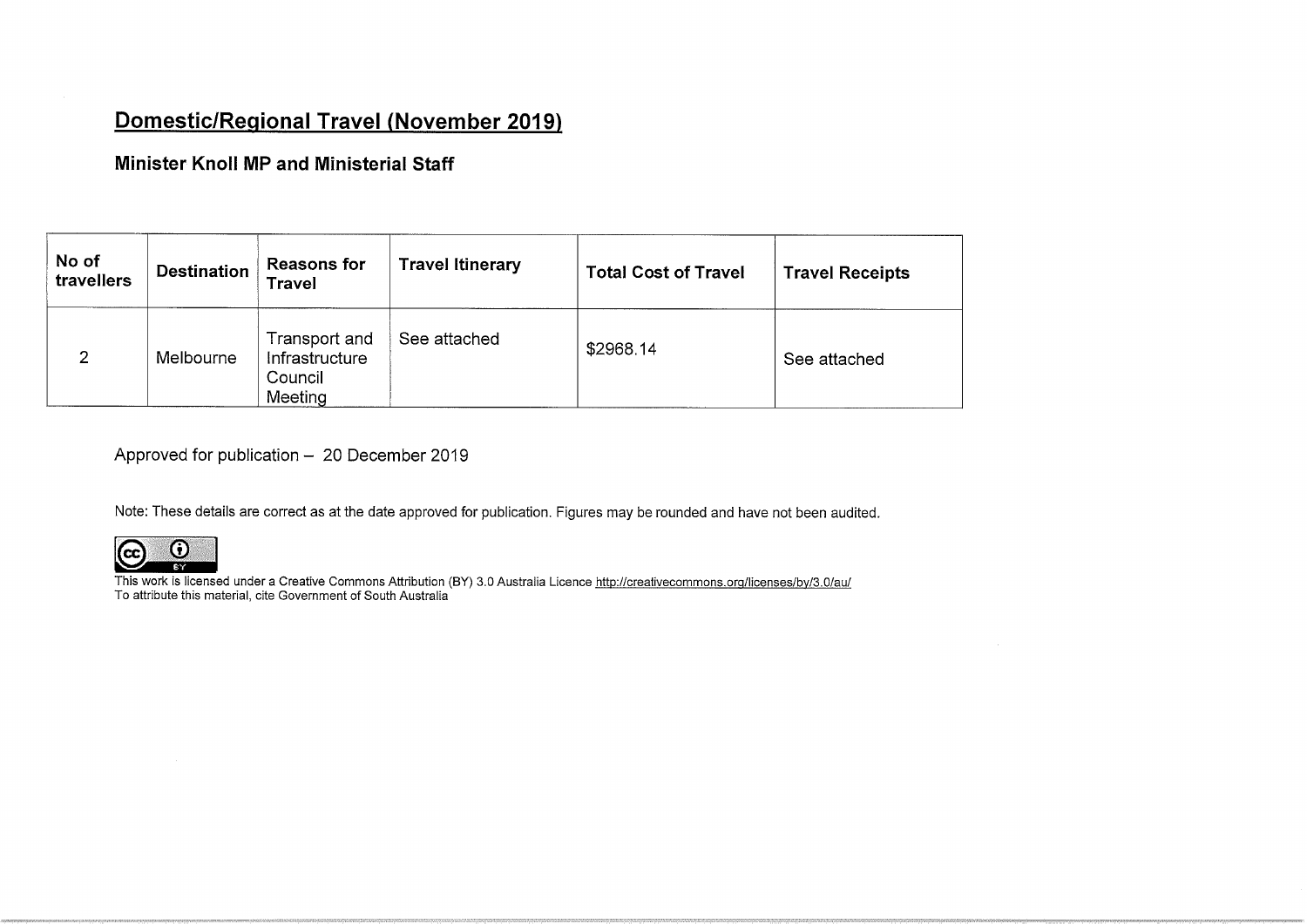# e-ticket<br>itinerary/receipt



TAYLOR/SARAH MRS

Frequent Flver Membership:

Airline Booking Reference; Qantas Airways:

Endorsements/Airline Conditions: SPECIAL FARE CONDITIONS

| Date of Issue:             | 22 October 2019            |
|----------------------------|----------------------------|
| <b>Issuing Agency:</b>     | Air Tickets IATA: 02362345 |
| Issued on behalf of:       | Qantas Airways             |
| For:                       | OBT CORPORATE              |
| <b>Reservation Number:</b> |                            |

| DEPART                                                                                             | <b>FLIGHT DETAILS</b>                                        | ARRIVE                                                                                             |                                                                            |
|----------------------------------------------------------------------------------------------------|--------------------------------------------------------------|----------------------------------------------------------------------------------------------------|----------------------------------------------------------------------------|
| Adelaide / ADL<br>Terminal 1<br>Australia<br>Thu, 21 November 2019 14:25                           | <b>Qantas Airways QF690</b><br>ECONOMY (B)<br>Confirmed (HK) | <b>Melbourne / MEL</b><br>Terminal 1<br>Tullamarine Arpt, Australia<br>Thu, 21 November 2019 16:15 | Baggage Allowance: 1PC<br>Duration: 01 hours, 20 minutes<br>Boeing 737-800 |
| <b>Melbourne / MEL</b><br>Terminal 1<br>Tullamarine Arpt, Australia<br>Fri. 22 November 2019 15:55 | <b>Qantas Airways QF681</b><br>ECONOMY (B)<br>Confirmed (HK) | Adelaide / ADL<br>Terminal 1<br>Australia<br>Fri, 22 November 2019 16:45                           | Baggage Allowance: 1PC<br>Duration: 01 hours, 20 minutes<br>Boeing 737-800 |

Ticket no.

THIS E-TICKET ITINERARY/RECEIPT MAY BE REQUIRED AT CHECK-IN AND MUST BE PRESENTED TO CUSTOMS AND IMMIGRATION IF REQUESTED. ALL TIMES SHOWN ARE LOCAL TIMES ATTHE DEPARTURE AND ARRIVAL POINT. CHANGES DO OCCUR FROM TIME TO TIME AND IT IS ADVISABLE TO CHECK ALL FLIGHT DETAILS IN ADVANCE OF TRAVELLING. BAGGAGE ALLOWANCE AND CHARGES FOR CHECKED IN AND/OR CARRIED ON BAGGAGE VARY BY AIRLINE. PLEASE REFER TO THE SPECIFIC AIRLINE WEBSITE FOR FULL DETAILS. Itinerary as at 22 Oct 2019

| <b>PAYMENT</b>                                                                                                                                                                                                                                                                                                                                                                                                                                                |                                     |            |         |
|---------------------------------------------------------------------------------------------------------------------------------------------------------------------------------------------------------------------------------------------------------------------------------------------------------------------------------------------------------------------------------------------------------------------------------------------------------------|-------------------------------------|------------|---------|
| Air Fare                                                                                                                                                                                                                                                                                                                                                                                                                                                      |                                     | AUD        | 935.27  |
| Taxes                                                                                                                                                                                                                                                                                                                                                                                                                                                         | 15.50 QR 15.50 QR 11.06 WG 97.74 UO | <b>AUD</b> | 139.80  |
| Service Fees                                                                                                                                                                                                                                                                                                                                                                                                                                                  |                                     | AUD        | 0.00    |
| $\label{eq:decomp} \begin{split} \mathcal{L}^{\text{M}}_{\text{M}}(\mathcal{L}^{\text{M}}_{\text{M}}(\mathcal{L}^{\text{M}}_{\text{M}}),\mathcal{L}^{\text{M}}_{\text{M}}(\mathcal{L}^{\text{M}}_{\text{M}}),\mathcal{L}^{\text{M}}_{\text{M}}(\mathcal{L}^{\text{M}}_{\text{M}}),\mathcal{L}^{\text{M}}_{\text{M}}(\mathcal{L}^{\text{M}}_{\text{M}}),\mathcal{L}^{\text{M}}_{\text{M}}(\mathcal{L}^{\text{M}}_{\text{M}}),\mathcal{$<br>그리고 작품을 받는<br>TOTAL | <b>AUD</b>                          |            | 1075.07 |

Carriage and other Services provided by the carrier are subject to conditions of carriage which are hereby incorporated by reference. These conditions may be obtained from the issuing carrier.

NOTICE: If the passenger's journey involves an ultimate destination or stop in a country other than the country of departure the Warsaw Convention may be applicable and the convention governs and in most cases limits the liability of carriers for death or personal injury and in respect of loss of or damage to baggage.

 $\mu$  and  $\mu$ 

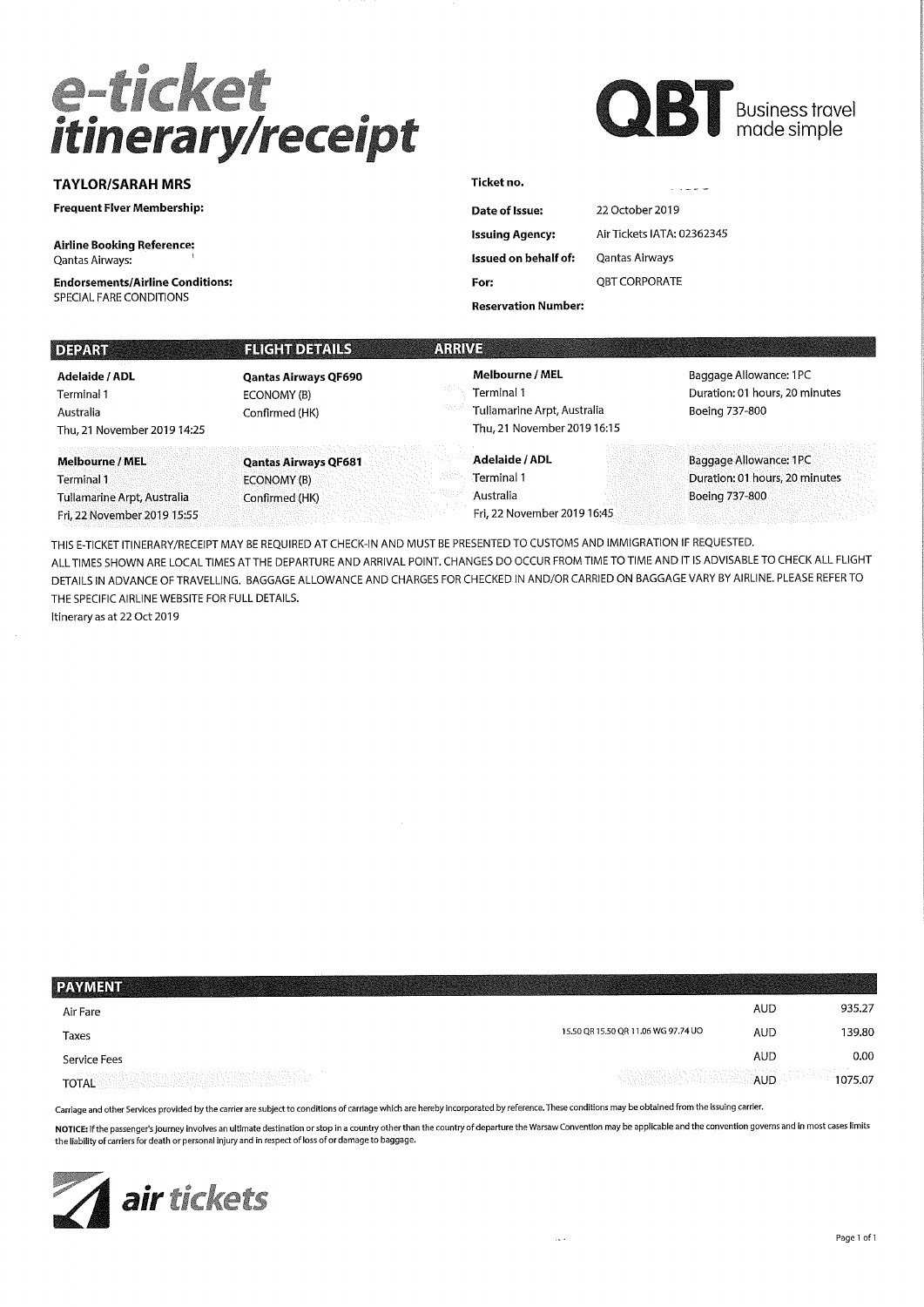## e-ticket<br>itinerary/receipt



### KNOLL/STEPHAN KARL HON

Frequent Flyer Membership:

Airline pooking Referenro-Qantas Airways:

Endorsements/Airline Conditions: SPECIAL FARE CONDITIONS

| Date of Issue:              | 22 October 2019            |
|-----------------------------|----------------------------|
| <b>Issuing Agency:</b>      | Air Tickets IATA: 02362345 |
| <b>Issued on behalf of:</b> | Qantas Airways             |
| For:                        | OBT CORPORATE              |
| <b>Reservation Number:</b>  |                            |

| <b>DEPART</b>                                                                               | <b>HIGH DEMIS</b>                                            | ARRIVE                                                                                             |                                                                            |
|---------------------------------------------------------------------------------------------|--------------------------------------------------------------|----------------------------------------------------------------------------------------------------|----------------------------------------------------------------------------|
| Adelaide / ADL<br>Terminal 1<br>Australia<br>Thu, 21 November 2019 14:25                    | <b>Qantas Airways QF690</b><br>ECONOMY (B)<br>Confirmed (HK) | <b>Melbourne / MEL</b><br>Terminal 1<br>Tullamarine Arpt, Australia<br>Thu, 21 November 2019 16:15 | Baggage Allowance: 1PC<br>Duration: 01 hours, 20 minutes<br>Boeing 737-800 |
| Melbourne / MEL<br>Terminal 1<br>Tullamarine Arpt, Australia<br>Fri. 22 November 2019 15:55 | <b>Qantas Airways QF681</b><br>ECONOMY (B)<br>Confirmed (HK) | Adelaide / ADL<br>Terminal 1<br>Australia<br>Fri, 22 November 2019 16:45                           | Baggage Allowance: 1PC<br>Duration: 01 hours, 20 minutes<br>Boeing 737-800 |

Ticket no.

THIS E-TICKET ITINERARY/RECEIPT MAY BE REQUIRED AT CHECK-IN AND MUST BE PRESENTED TO CUSTOMS AND IMMIGRATION IF REQUESTED. ALL TIMES SHOWN ARE LOCAL TIMES ATTHE DEPARTURE AND ARRIVAL POINT. CHANGES DO OCCUR FROM TIME TO TIME AND IT IS ADVISABLE TO CHECK ALL FLIGHT DETAILS IN ADVANCE OF TRAVELLING. BAGGAGE ALLOWANCE AND CHARGES FOR CHECKED IN AND/OR CARRIED ON BAGGAGE VARY BY AIRLINE. PLEASE REFER TO THE SPECIFIC AIRLINE WEBSITE FOR FULL DETAILS. Itinerary as at 22 Oct 2019

| PAYMENT                                     |                                     |            |         |
|---------------------------------------------|-------------------------------------|------------|---------|
| Air Fare                                    |                                     | AUD        | 935.27  |
| Taxes                                       | 15.50 OR 15.50 OR 11.06 WG 97.74 UO | AUD        | 139.80  |
| Service Fees                                |                                     | <b>AUD</b> | 0.00    |
| <b>TOTAL</b> AND DEVELOPMENT CONTROL TO THE | <b>AUD</b>                          |            | 1075.07 |
|                                             |                                     |            |         |

Carriage and other Services provided by the carrier are subject to conditions of carriage which are hereby incorporated by reference. These conditions may be obtained from the issuing carrier.

NOTICE: If the passenger's journey involves an ultimate destination or stop in a country other than the country of departure the Warsaw Convention may be applicable and the convention governs and in most cases limits the liability of carriers for death or personal injury and in respect of loss of or damage to baggage.

 $\mathcal{A}$ 

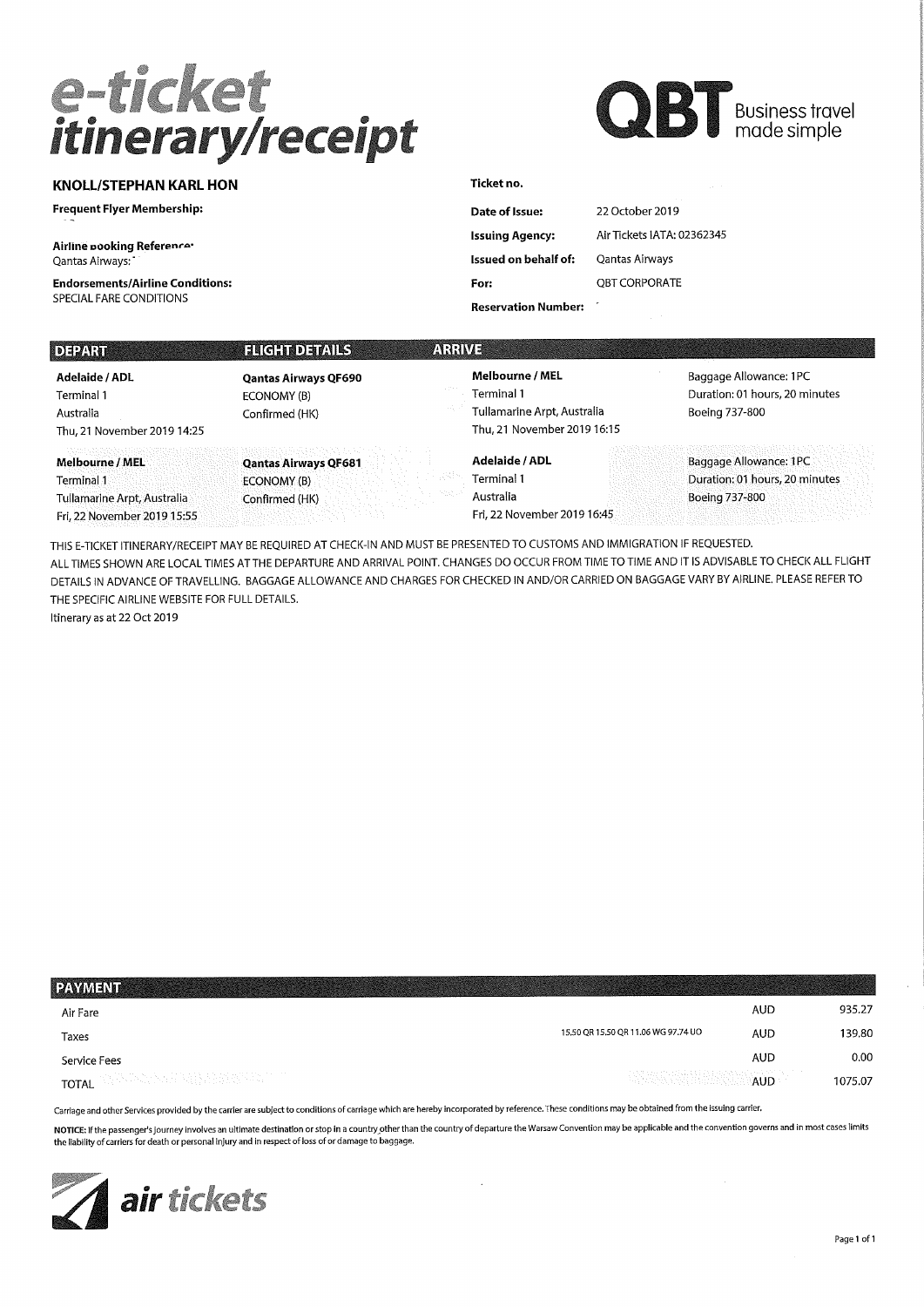

MELBOURNE ON COLUN5

COPY OF TAX INVOICE

| service and the control of the<br>GPO Box 1671<br>Adelaide<br>SA 5001<br>Australia | ROOM NO:<br>ARRIVAL:<br>DEPARTURE:<br><b>CASHIER:</b> | 4101<br>21/11/19<br>22/11/19<br>17 |
|------------------------------------------------------------------------------------|-------------------------------------------------------|------------------------------------|
|                                                                                    | TAX INVOICE NO:                                       | 685943                             |
| Account for: Taylor, Sarah                                                         | INVOICE DATE:                                         | 22/11/19                           |

|                                                                                                                                                                                                                                                                                                                                                        | HOTEL SOFITEL MELBOURNE, 25/11/19 |                           | PAGE (S)     | 1 of 1            |
|--------------------------------------------------------------------------------------------------------------------------------------------------------------------------------------------------------------------------------------------------------------------------------------------------------------------------------------------------------|-----------------------------------|---------------------------|--------------|-------------------|
| <b>DATE</b>                                                                                                                                                                                                                                                                                                                                            | <b>DESCRIPTION</b>                | <b>REFERENCE</b>          | <b>DEBIT</b> | <b>CREDIT</b>     |
| 21/11/19                                                                                                                                                                                                                                                                                                                                               | Accommodation Package             |                           | 403.75       |                   |
| 25/11/19                                                                                                                                                                                                                                                                                                                                               | Credit Card Surcharge             |                           | 5.25         |                   |
| 25/11/19                                                                                                                                                                                                                                                                                                                                               | Visa Card                         |                           |              | 409.00            |
| * INDICATES NON-TAXABLE SUPPLY<br>In signing this bill I hereby acknowledge that all charges<br>incurred are correct. I also agree that my liability for the<br>account is not waived and I agree to be held personally<br>responsible in the event that the indicated person,<br>company or association fails to pay all or part of these<br>charges. |                                   | TOTAL IN AUD              | 409.00       | 409.00            |
|                                                                                                                                                                                                                                                                                                                                                        |                                   | TOTAL CHARGES IN AUD      | 409.00       |                   |
|                                                                                                                                                                                                                                                                                                                                                        |                                   | TOTAL INCLUDES GST OF AUD | 37.18        |                   |
|                                                                                                                                                                                                                                                                                                                                                        |                                   | <b>BALANCE IN AUD</b>     |              | 0.00 GST INCLUDED |

SIGNATURE

Merchant ID 516013513319282

Credit Card # VA XXXXXXXXXXXX0199

 $\sim$ 

 $\sim$ 

J,

 $\bar{\mathcal{L}}_p$ 

Approval Code 048916

Transaction Amount: 409.00



SOFTI EL MELBOURNE ON COLLINS - 25 COLLINS STREET - MELBOURNE VIC 3000 AUSTRALIA<br>TEL +61 (0)3 9653 0000 - FAX +61 (0)3 9650 4261 - E-MAIL H1902@SOFITEL.COM - WWW.SOFITEL.COM<br>MOWLA PTY LTD - ABN 73 005 133 835

 $\mathbf{r}$ 

 $\mathcal{L}$